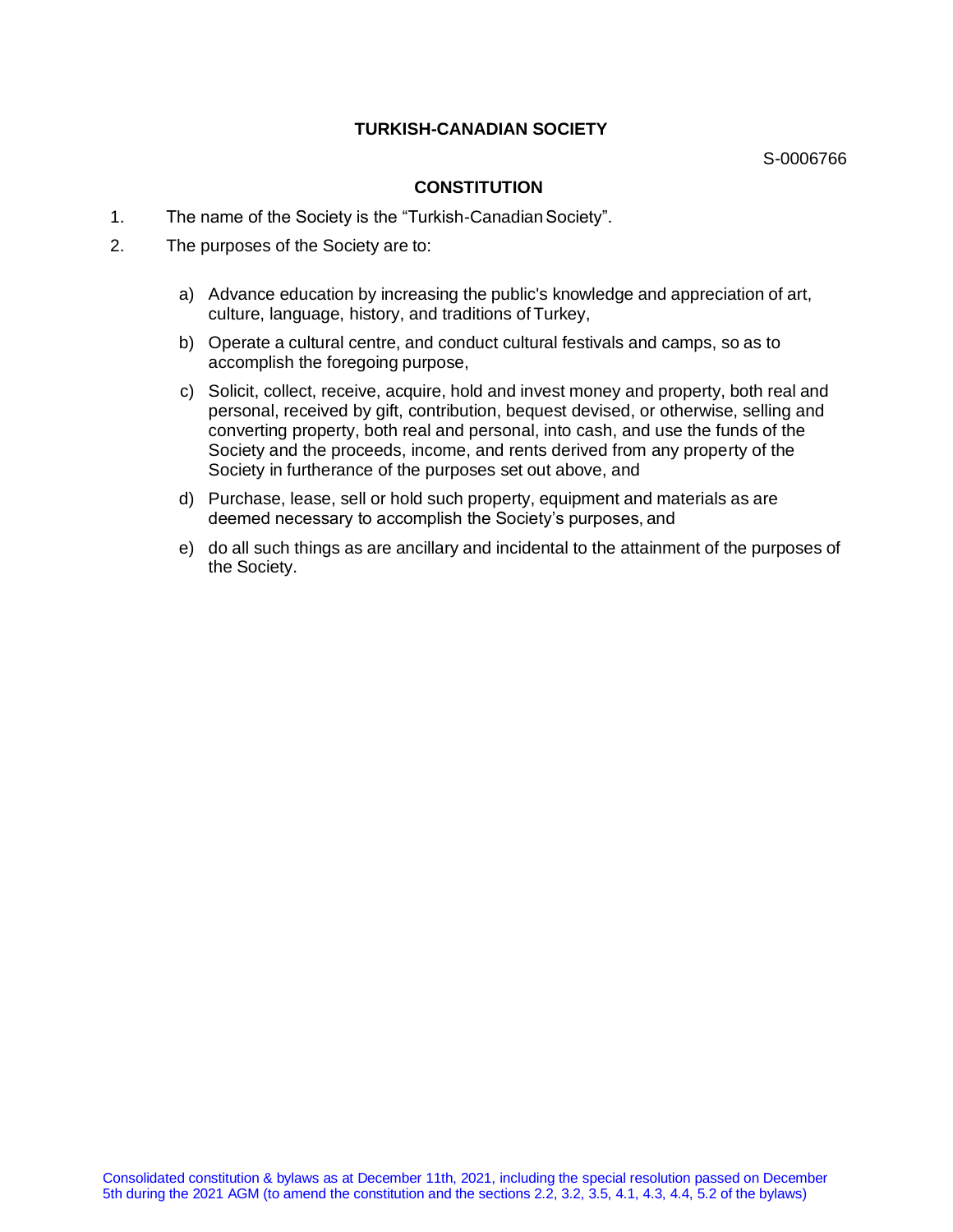# **BYLAWS**

# *Part 1 - Interpretation*

1.1In the constitution and these bylaws:

- a) "Act" means the Societies Act from time to time in force and all amendments to it,
- b) "AGM" means an annual general meeting,
- c) "Board" or "Board of Directors" means the directors of the Society for the time being, acting as a body,
- d) "director" in relation to a society, means an individual who has been designated, elected or appointed, as the case may be, in accordance with Part 6 *[designation, election and appointment of directors]*, as a member of the board of directors of the society, regardless of the title by which the individual is called,
- e) "general meeting" includes an AGM and a special generalmeeting,
- f) "member" means a member of the Society,
- g) "Society" means the Turkish-Canadian Society,
- h) "constitution", "bylaws", "special resolution" and "ordinary resolution"have the meaning given to them in the Act,
- i) "written" means any mode of representing or reproducing words in writtenform, including printing, lithography, typewriting, photography, e-mail, andfax,
- j) the singular includes the plural and vice versa, except where the context requires otherwise, and
- k) "Persons" is inclusive of corporations and associations.

1.2 The definitions in the Act on the date these bylaws become effective apply to these bylaws.

1.3 Each member is entitled to and the Society must on request give the member a copy of the constitution and bylaws, without charge.

1.4 The constitution and bylaws can only be amended by special resolution.

# *Part 2 - Membership*

2.1 1) The members of the Society are the applicants for incorporation and those persons who subsequently become members in accordance with these bylaws and who, in either case, have not ceased to be members.

> 2) There are four classes of members – Ordinary Members, Honorary Members, Associate Members, and Youth Members.

3) An Ordinary Member is any person who is 18 years of age or older.

4) An Honorary Member is a person who has made a distinguished contribution to the Society and its goals. An Honorary Member:

- a) must be proposed by unanimous resolution of the Board,
- b) must be appointed by unanimous resolution at a general meeting, on 30 days notice to all members, and
- c) is appointed for life.
- 5) An Associate Member is a corporation or an association.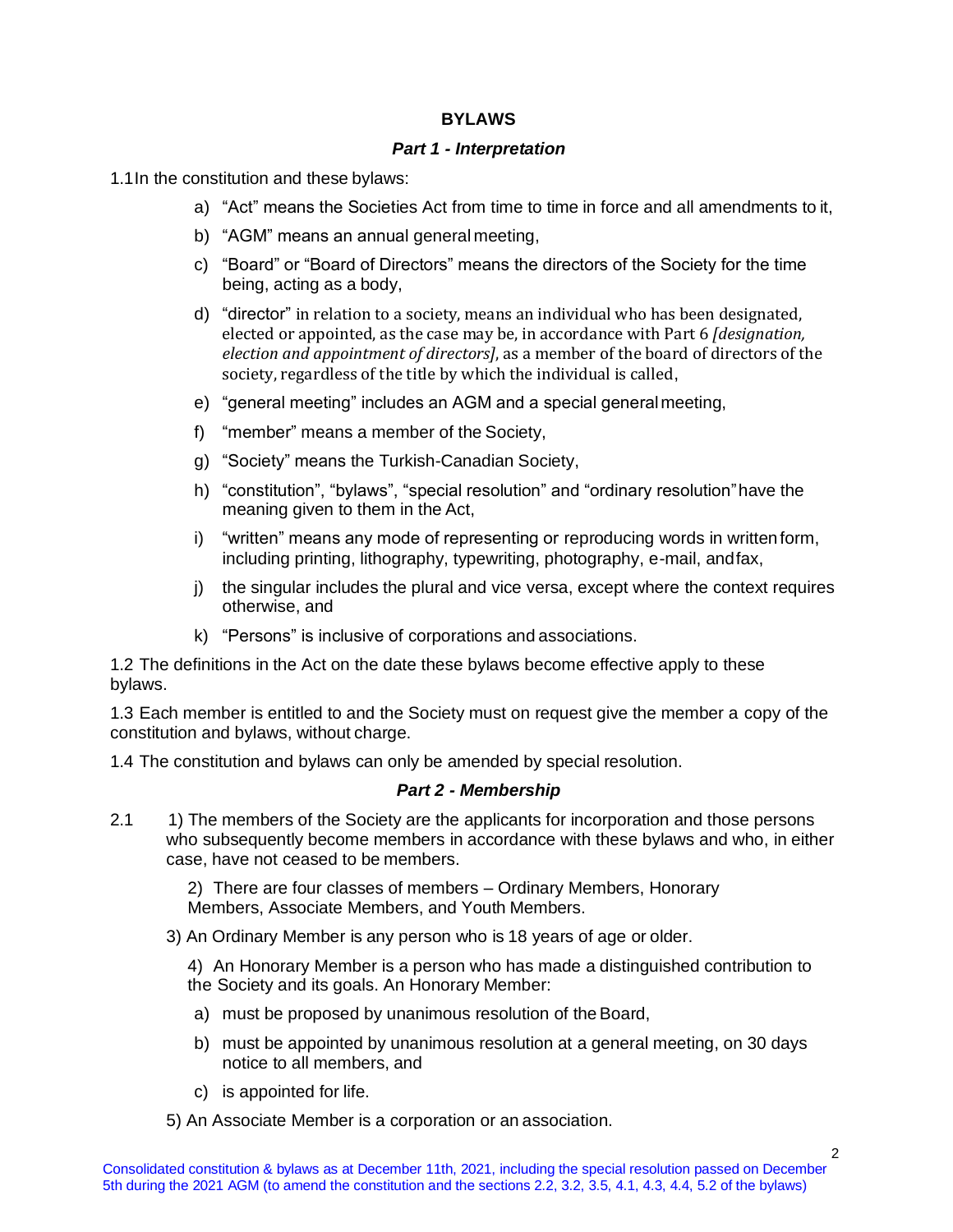6) A Youth Member is a person who is under 18 years of age.

7) Ordinary and Honorary Members have the right to notice of, to attend, to speak, and to vote at a general meeting, and to be directors. An Associate Member has the right to notice of, to attend, to speak, and to vote at a general meeting, but not to be a director. A Youth Member has the right to notice of, to attend, and to speak at a general meeting, but not to vote, or to be a director.

- 2.2 Applications for membership must:
	- a) be in writing and in a form approved by the Board,
	- b) include the full name, indication of type of Membership, city and province of residence, e-mail address, and telephone number of the applicant,
	- c) in the case of an Associate Member, appoint an authorized representative, and
	- d) include annual membership dues.
- 2.3 1) A person may apply to the Board for membership, and on acceptance by the Board and payment of annual membership dues is a member.

2) The Board may in its sole discretion approve, postpone, or refuse an application for membership.

3) An application for membership received 60 days or less before a general meeting must be postponed until after that meeting.

4) The amount of annual membership dues, and the date by which they must be paid, must be determined by the Board.

5) Honorary Members pay no annual membership dues.

6) The Board may waive payment of annual membership dues by a member, in whole or in part, where the Board deems it just and equitable to do so.

2.4 1) Membership is not transferable.

2) Membership must be renewed annually.

- 3) The Society must send a membership renewal notice to all members each year.
- 2.5 Every member and director must comply with:
	- a) the Act,

b) the constitution and bylaws of the Society,

c) any rules, regulations and policies made by the Society, and

d) any rules of order governing the conduct of general meetings and of meetings of the Board.

- 2.6 A member ceases to be a member on:
	- a) delivering a written resignation to the Society,
	- b) death,
	- c) having been a member not in good standing for 90 days, or
	- e) being expelled.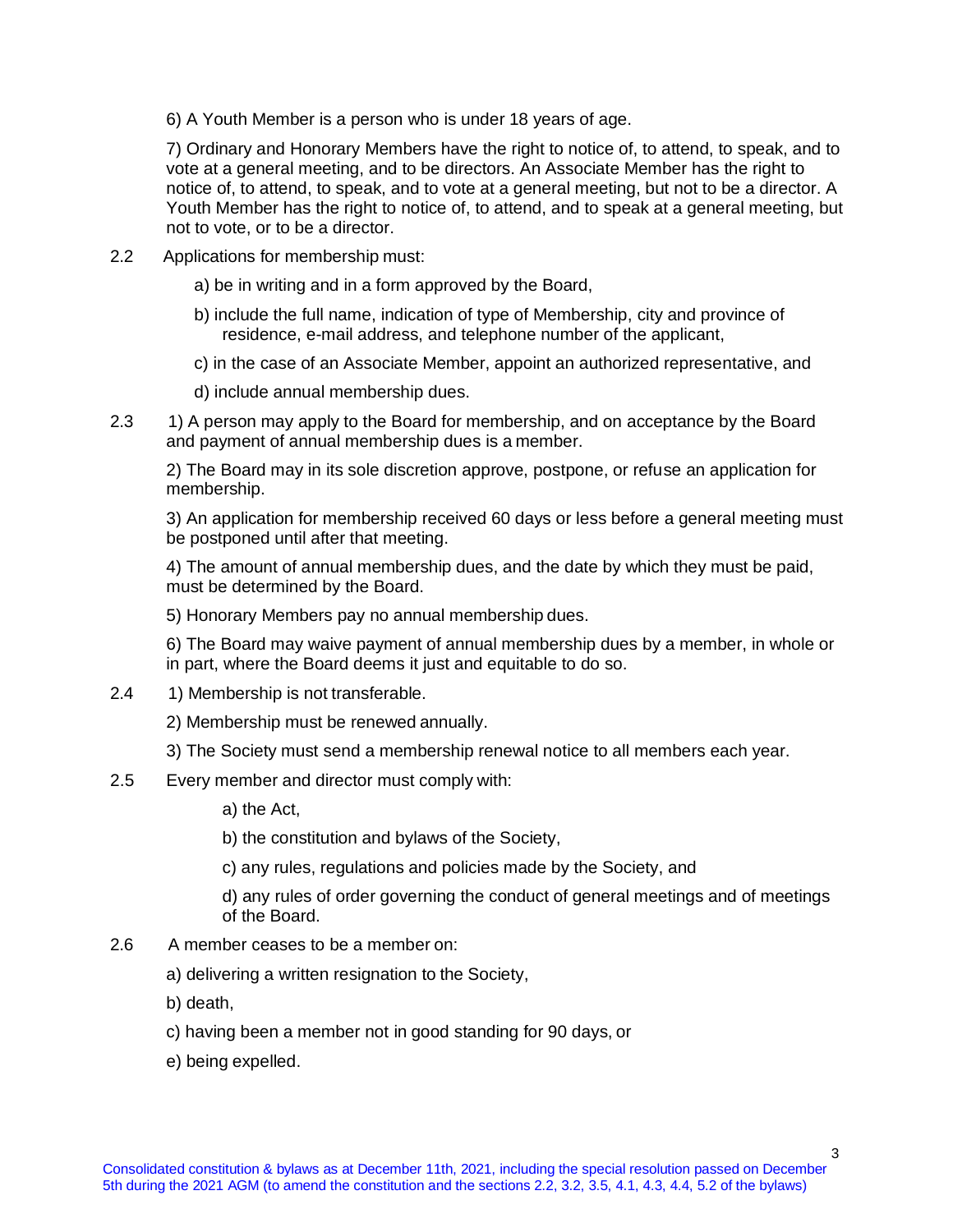2.7 A member becomes a member not in good standing on failing to pay:

a) a debt due and owing to the Society, or

b) annual membership dues by the date set by the Board.

2.8 1) A member may be expelled by special resolution.

2) The notice of a special resolution for expulsion must be accompanied by a brief statement of the reason or reasons for the proposed expulsion.

3) A member who is the subject of a proposed special resolution for expulsion must be given an opportunity to be heard at the general meeting before the resolution is put to a vote.

2.9 1) A member may be suspended or expelled for conduct substantively prejudicial to the Society, by a resolution of the Board of which not less than 75% of the directors then in office are in favour.

2) A member who is the subject of a proposed resolution of the Board for suspension or expulsion must be given:

- a) 21 days of notice of the meeting at which it will be proposed,
- b) a brief statement of the reason or reasons for the proposed suspension or expulsion, and
- c) a reasonable opportunity to be heard at the meeting before the resolution is voted on.

### *Part 3 - Meetings of Members*

3.1 General meetings must be held at the time and place, in accordance with the Act and these bylaws, that the Board decides.

- 3.2 An AGM must be held at least once in every calendar year.
- 3.3 Every general meeting, other than an AGM, is a special generalmeeting.
- 3.4 The Board may, when it thinks fit, convene a special generalmeeting.
- 3.5 1) On the requisition of 10% or more of the Ordinary, Honoraryand Associate Members, the board will bring forward a proposal to the annual general meeting.

2) The Board, on the requisition of 10% or more of the Ordinary, Honorary and Associate Members, must convene a special general meeting without delay.

- 3) Any member proposal and/or statement must:
	- a) state the purpose of the special generalmeeting,
	- b) contain the names of and be signed by each of the requisitionists,
	- c) be delivered or sent by registered mail to the address of the society; and
	- d) must not exceed 200 words in length.

4) A society, or a person acting on behalf of a society, does not incur any liability merely because the society or person complies with subsection (1& 2).

5) A society is not required to comply with subsection (4) if substantially the same proposal was considered at a general meeting held in either of the 2 previous calendar years before the calendar year in which the annual general meeting referred to in that subsection is to be held.

4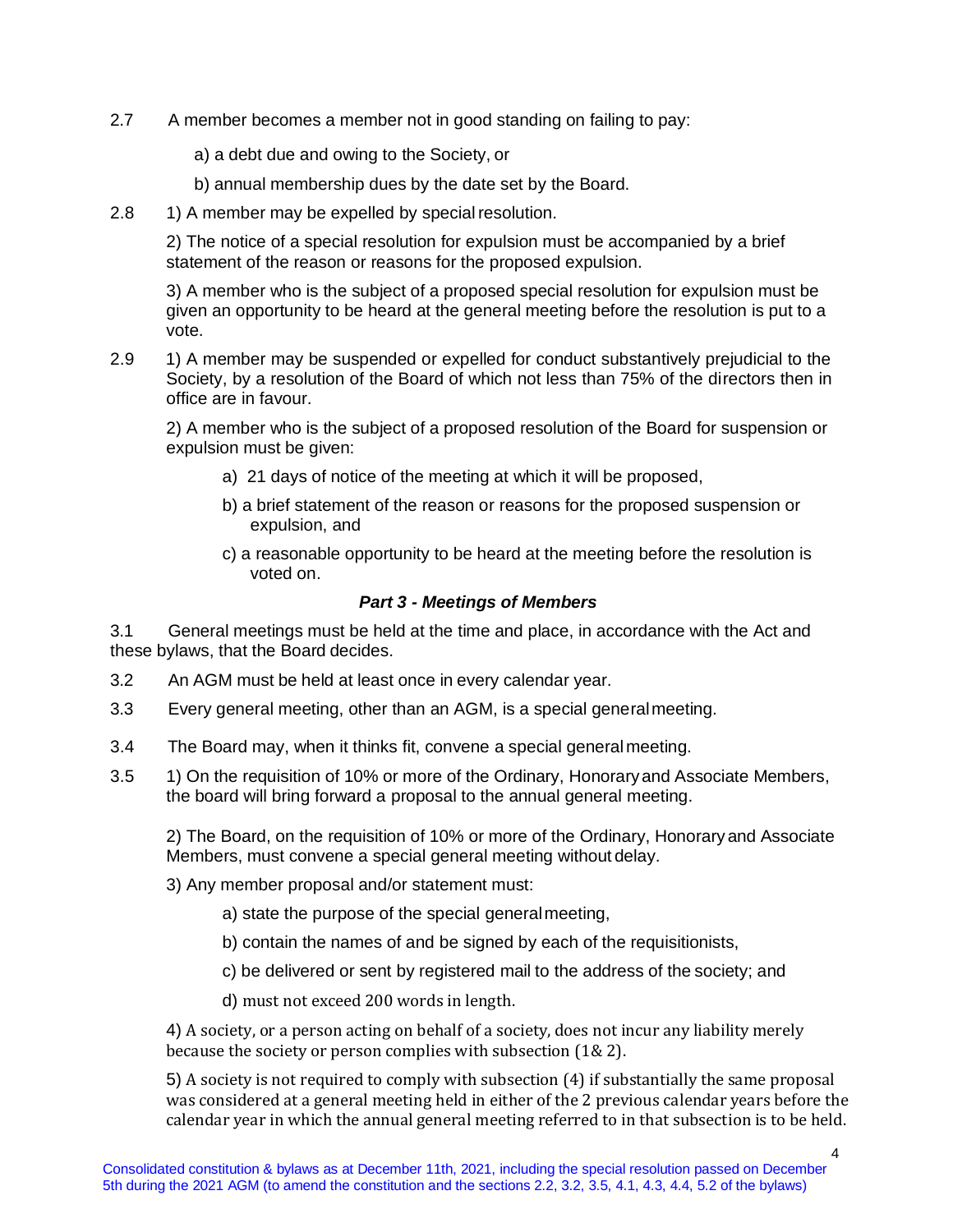6) If, within 21 days after the date of the delivery of the requisition, the directors do not convene a special general meeting, the requisitionists, or a majority of them, may themselves convene a special general meeting to be held within four months after the date of delivery of the requisition. The requisitionists must be given reasonable access to the Society's register of members for the purpose of calling such a meeting.

7) A special general meeting convened by the requisitionists must be convened in the same manner, as nearly as possible, as general meetings are convened by the directors.

## *Part 4 - Notice to Members*

- 4.1 1) Notice of a general meeting must be given not less than 14 days before the meeting, in the manner permitted by the Act, and must:
	- a) specify the place, day and hour of meeting, and, in case of special business, the general nature of that business, and
	- b) include the text of any special resolution to be proposed at the meeting.

c) any proposals brought forward by the members must be submitted in writing at least 7 days before the notice of the annual general meeting.

2) The accidental omission to give notice of a general meeting to, or the non-receipt of notice by, any of the members entitled to receive notice does not invalidate proceedings at that meeting.

4.2 1) Notice of a general meeting must be given to:

a) every member shown on the register of members on the day notice is given, and

b) the auditor.

2) No other person is entitled to receive a notice of generalmeeting.

4.3 A notice may be given to a member either personally, by mail, or by electronic mail. In the case of notice given by electronic mail, the member must have consented to notice in that manner.

4.4 A member must promptly and in writing notify the Society of any change in the member's name, electronic mail address, telephone number, or authorizedrepresentative.

- 4.5 1) A notice sent by mail from the Society's business office is deemed to have been received:
	- a) two days after being mailed, if to an address in Greater Vancouver Regional District, or
	- b) five days after being mailed, if to any other address.

2) A notice sent by electronic mail is deemed to have been received 24 hours after being sent.

# *Part 5 - Proceedings at General Meetings*

- 5.1 Special business is:
	- a) all business at a special general meeting except the adoption of rules of order, and
	- b) all business at an AGM, except:
		- i) adoption of rules of order,
		- ii) the report of the Board,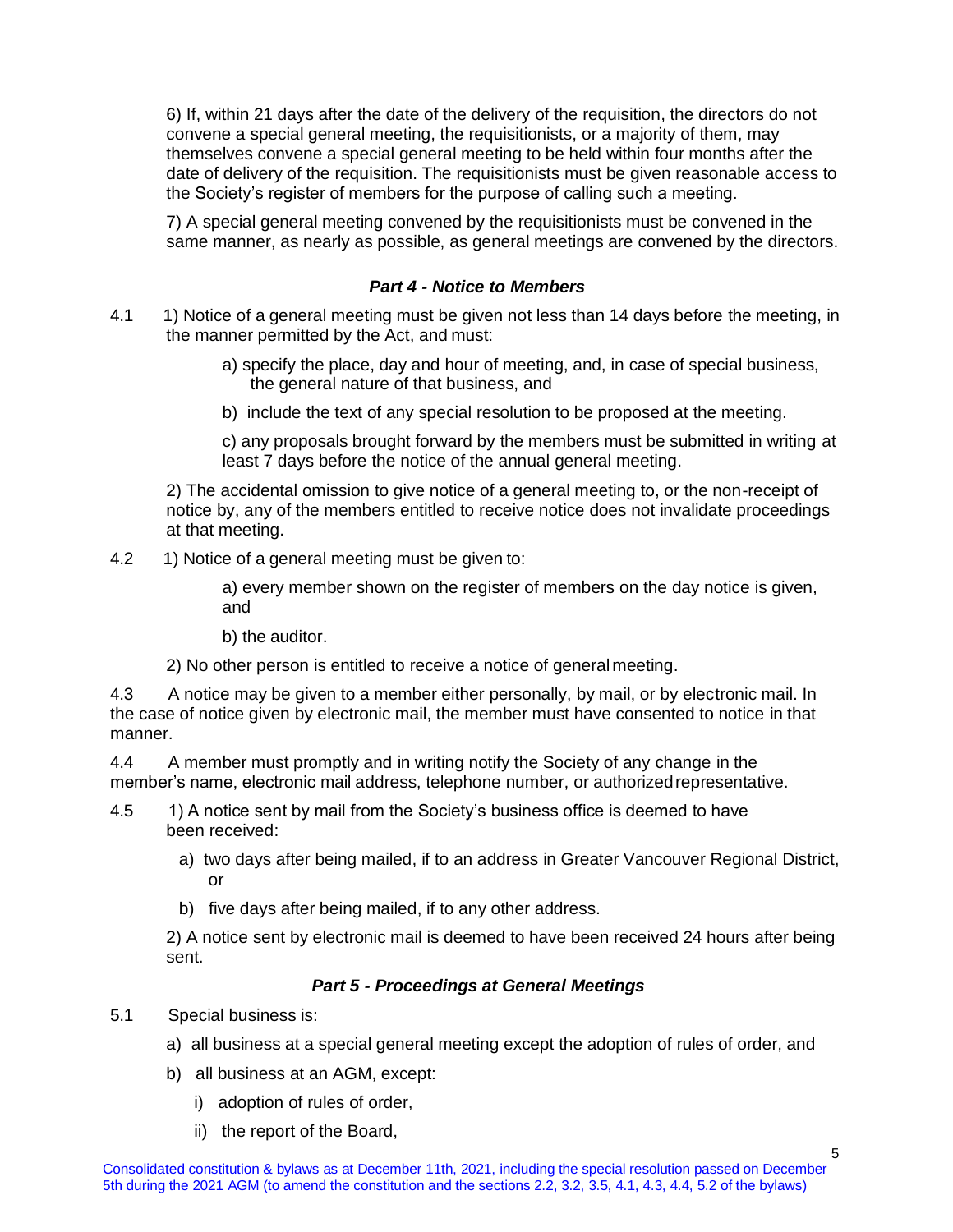- iii) consideration of the financial statements,
- iv) the report of the auditor,
- v) appointment of the auditor, if required,
- vi) election of directors, and
- vii) the other business that, under these bylaws, ought to be transacted at an AGM, or business which is brought under consideration by the report of the Board issued with the notice convening the meeting.
- 5.2 1) Quorum at a general meeting is 10% of the Ordinary, Honorary and Associate Members present at all times, but never less than ten memberspresent.

2) No business, other than the election of a chair and the adjournment or termination of the meeting, can be conducted at a general meeting at a time when a quorum is not present.

3) If during a general meeting a quorum ceases to be present, business then in progress must be suspended until there is a quorum present or until the meeting is adjourned or terminated.

4) If the society has fewer than 10 voting members, the quorum for the transaction of business at a general meeting is all of the voting members.

- 5.3 If within 30 minutes from the time appointed for a general meeting a quorum is not present, the meeting, if convened on the requisition of members, must be terminated, but in any other case, stands adjourned to a time and place determined by the Board but not more than 14 days later and if, at the adjourned meeting, a quorum is not present within 30 minutes from the time appointed for the meeting, the members present constitute a quorum. Notice of a meeting adjourned under this bylaw need not be given to members not present.
- 5.4 1) A general meeting may be adjourned from time to time and from place to place, but no business may be transacted at an adjourned meeting other than the business left unfinished at the meeting from which the adjournment took place.

2) When a meeting is adjourned for fourteen days or more, notice of the adjourned meeting must be given as for the original meeting.

3) Except as provided in this bylaw, it is not necessary to give notice of an adjournment or of the business to be transacted at an adjourned general meeting.

5.5 1) The President, or in the absence of the President the Vice-President, or in the absence of both the President and the Vice-President one of the other directors present, must preside as chair of a general meeting.

2) If at a general meeting no director is present within 15 minutes after the time appointed for holding the meeting, or none of the directors present is willing or able to act as chair, the meeting must choose a member who is present to be chair.

5.6 1) In the case of an equality of votes at a general meeting, the chair does not have a casting or second vote in addition to the vote to which the chair is entitled to as a member, and the resolution is defeated.

2) A resolution proposed at a general meeting must be seconded, and the chair may move or propose a resolution.

5.7 1) Questions arising at general meetings must be decided by a majority of votes, except where otherwise required.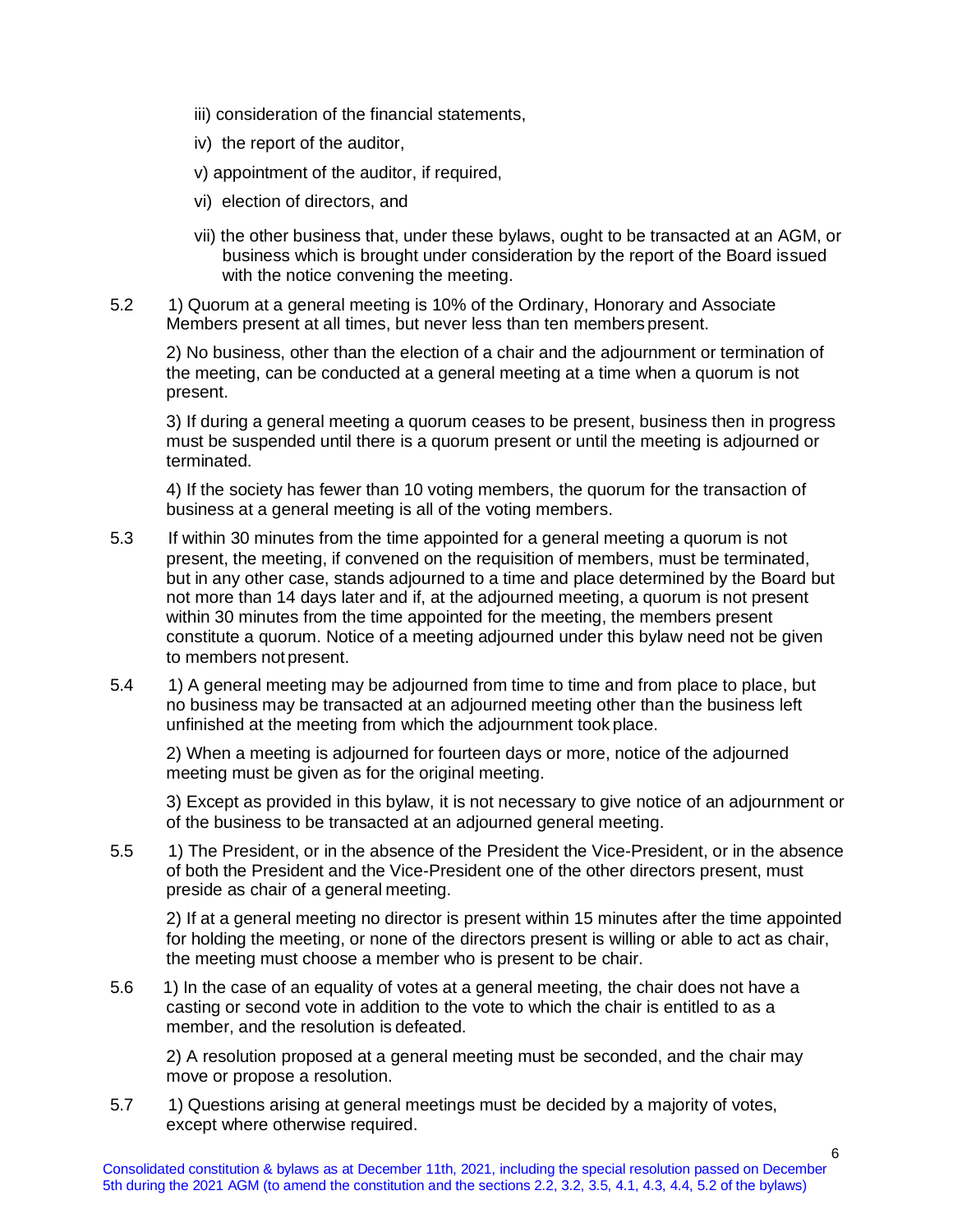2) Each Ordinary, Honorary and Associate Member present has one vote.

3) Voting is by show of hands, except where otherwise required, or when a secret ballot is requested by a majority of members present, on a show of hands.

4) The authorized representative of an Associate Member is entitled to speak and vote at a general meeting.

5.8 1) Proxy voting is permitted, subject to the following conditions:

- a) a proxy must be held by an Ordinary or an Honorary Member,
- b) an Ordinary or Honorary Member must not hold more than three proxies, and
- c) a proxy is only valid for a specified general meeting.

3) An instrument appointing a proxy must be in the following form, or in any other form that the Board approves:

|                                                                              | Ω    |                            | hereby |
|------------------------------------------------------------------------------|------|----------------------------|--------|
| appoint                                                                      | ΩI   |                            | as mv  |
| proxy to vote for me and on my behalf at the general meeting of the Turkish- |      |                            |        |
| Canadian Society on the day of<br>thereof.                                   |      | 20, and at any adjournment |        |
| Signed at                                                                    | this | day of                     |        |

4) A proxy must be delivered to the Secretary at least 15 minutes before the time appointed for the meeting.

5.9Subject to the Act and these bylaws, a general meeting may adopt rules of order, but if it does not do so, then the most recent edition of Robert's Rules of Order must beused.

### *Part 6 – Board of Directors*

- 6.1 1) The Board may exercise all the powers of the Society, and do all the things that the Society may do, subject to:
	- a) the constitution and these bylaws, and
	- b) all laws affecting the Society.

2) No rule made by the Society in general meeting invalidates a prior act of the Board that would have been valid if that rule had not been made.

6.2 1) There must be not less than seven directors, with the number determined by ordinary resolution at the AGM.

2) The directors must be elected at the AGM, and have a term of one year, beginning at the adjournment of the AGM, and ending at the adjournment of the nextfollowing AGM.

3) A director, and a candidate for election as a director, must be

- a) an Ordinary or Honorary Member in good standing, and
- b) qualified to be a director of a company under section 124 of the Business Corporations Act.

4) An election must be by secret ballot, unless the number of candidates is equal to or less than the number of vacancies, in which case the candidates must be declared to be

7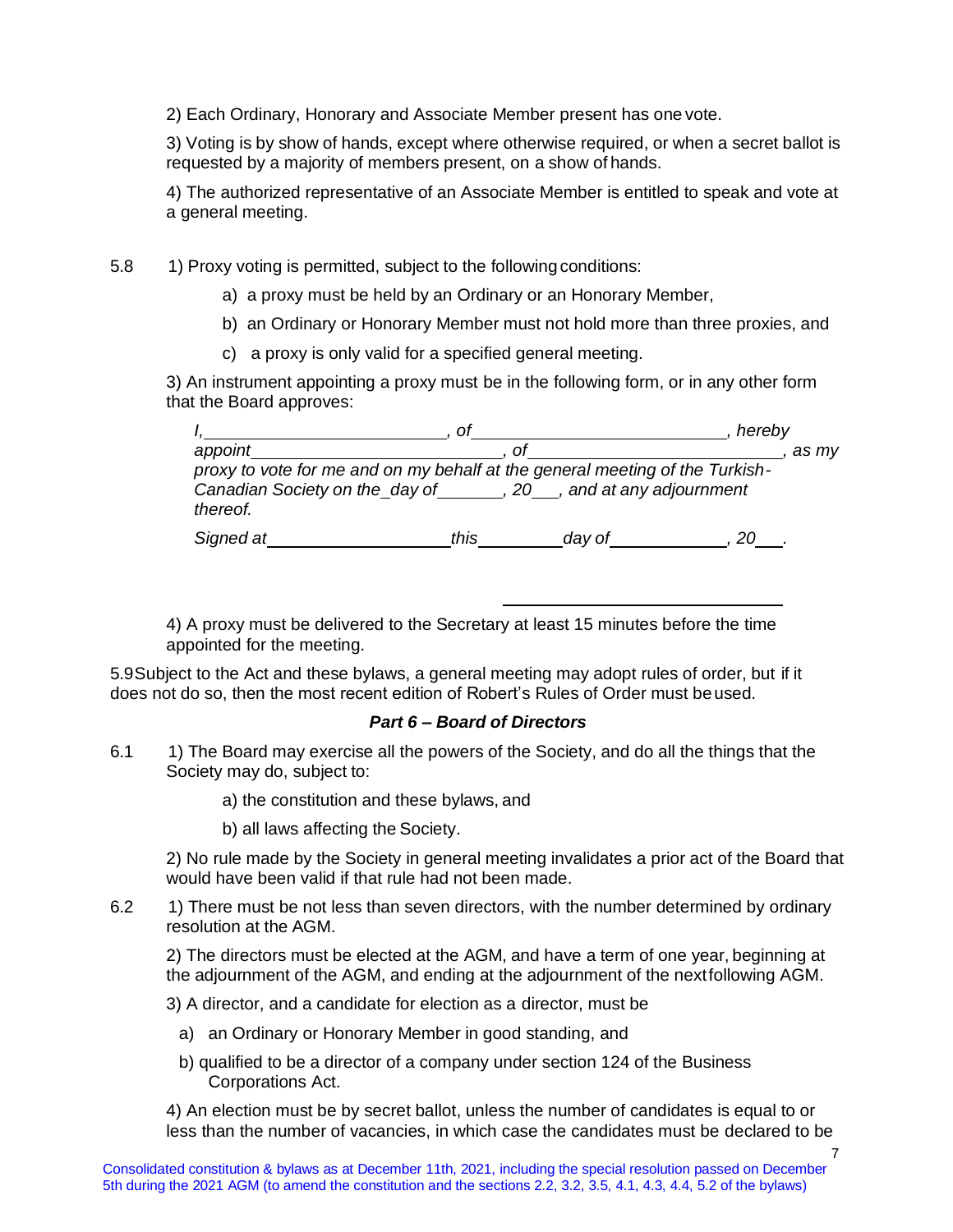elected.

5) Where the number of candidates is greater than the number of vacancies, each Ordinary, Honorary and Associate Member present in person or by proxy has a number of votes equal to the number of vacancies, and those candidates with the greater number of votes are elected.

- 6) A director may be re-elected.
- 6.3 A director ceases to be a director on:
	- a) the end of the director's term of office, unless the director is re-elected,
	- b) resigning in writing,
	- c) ceasing to be an Ordinary Member in good standing, or an Honorary Member,
	- d) death,
	- e) becoming unable to perform the duties of a director due to physical or mental disability, or
	- f) failing to attend three consecutive meetings of the Board without the authorization of the Board.
- 6.4 No act or proceeding of the Board is invalid only by reason that there are fewer directors in office than the number required by bylaw 6.2.
- 6.5 The members may, by special resolution, remove a director before the expiration of the director's term of office, and may elect a successor to complete the term of office.
- 6.6 1) The Board may appoint an Ordinary Member in good standing or an Honorary Member as a director to fill a vacancy in the Board which arises other than at a general meeting.
	- 2) A director so appointed holds office only until the conclusion of the next AGM, but is eligible to be elected as a director at that meeting.
- 6.7 Subject to court approval, the Society must indemnify a director or former director of the Society, and a director's heirs and personal representatives, against all costs, charges and expenses, including an amount paid to settle an action or satisfy a judgment, actually and reasonably incurred by the director, in a civil, criminal or administrative action or proceeding to which the director is made a party because of being or having been a director, including an action brought by the Society, if:

a) the director acted honestly and in good faith with a view to the best interests of the Society, and

b) in the case of a criminal or administrative action or proceeding, the director had reasonable grounds for believing the director's conduct was lawful.

# *Part 7 - Proceedings of the Board*

7.1 1) The Board may meet together at the places it thinks fit to dispatch business, adjourn and otherwise regulate its meetings and proceedings, as it sees fit.

2) Quorum at a meeting of the Board is a majority of directors then in office, but not less than three.

3) A meeting of the Board may be called by the President, by the secretary on the request of four directors, or by resolution of the Board. Notice is sufficient if properly addressed to every director, and sent by ordinary mail, electronic mail or facsimile transmission. Notice

8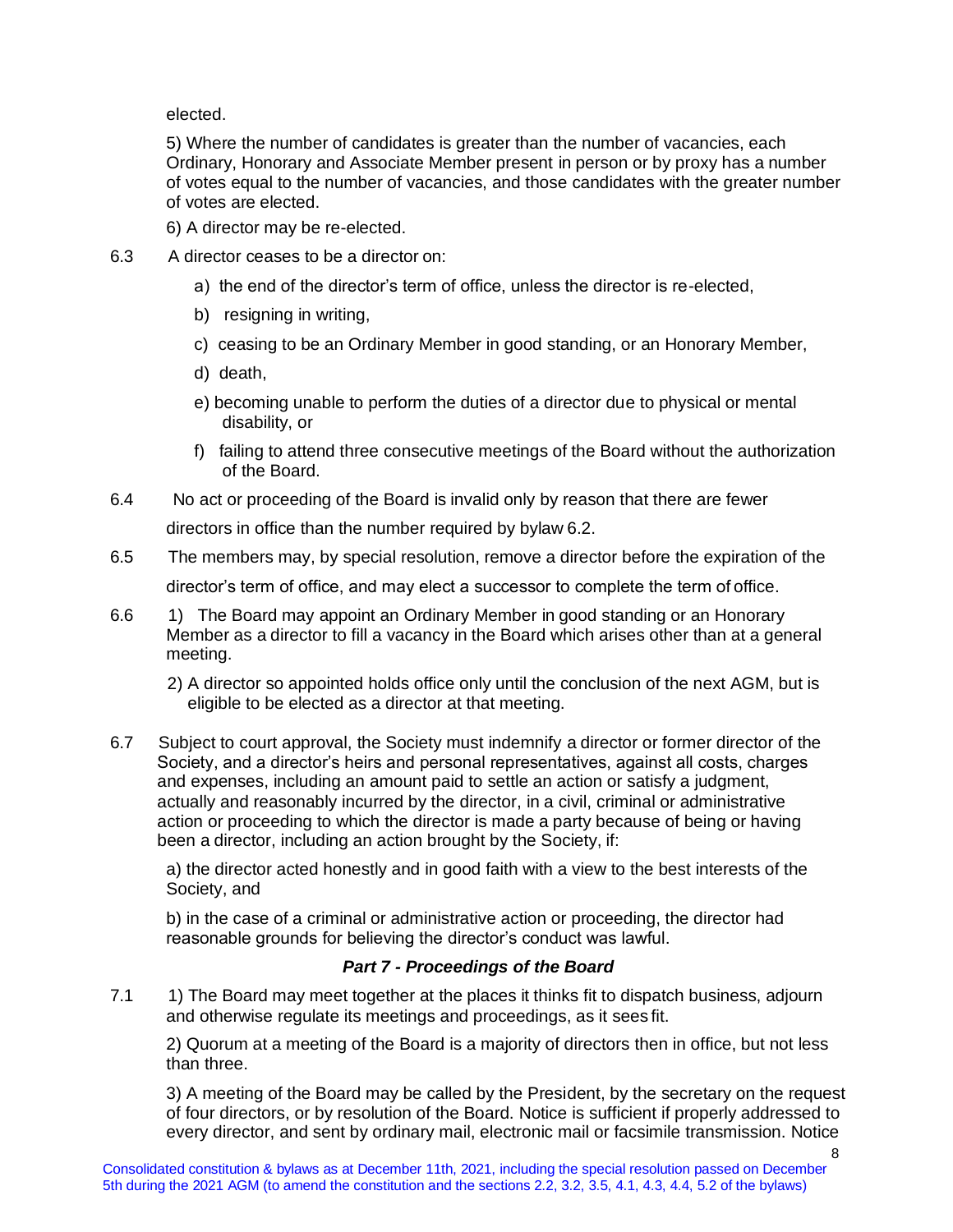of a meeting of the Board must be given at least seven days before the meeting, unless notice is waived in writing by all directors.

- 7.2 When a meeting of the Board is held immediately following the election or appointment of a director or directors, it is not necessary to give notice of the meeting to the new directors for the meeting to be constituted, if a quorum is present.
- 7.3 A director may waive in writing notice of any meeting or meetings of the Board and may at any time withdraw the waiver, and until the waiver is withdrawn:

a) no notice of meetings of the Board need be sent to that director, and

b) all meetings of the Board, notice of which have not been given to that director are, if a quorum is present, deemed to be valid and effective.

7.4 1) Except where otherwise required, questions arising at meetings of the Board and committees must be decided by a majority of votes.

2) A resolution proposed at a meeting of the Board or a committee need not be seconded, and the chair of such a meeting may move or propose a resolution.

3) In the case of an equality of votes at a meeting of the directors, the chair does not have a casting or second vote in addition to the vote to which the chair is entitled to as a member, and the resolution is defeated.

7.5 A resolution in writing, signed by all the directors and placed with the minutes of the

Board, is as valid and effective as if regularly passed at a meeting of the Board.

7.6 1) The Board may as it thinks fit delegate any, but not all, of its powers to committees, and appoint the members and chair of each committee, but at least one director must be a member of each committee.

2) A committee must conform to any rules imposed on it by the Board, may meet as it deems fit or as is required, and must report every act or thing done in exercise of its powers to the earliest meeting of the Board that is held after it has been done.

 3) A person who is not a member of the Society may be a member of a committee, but the number of such persons must be fewer than the number of members of the committee who are members of the Society.

7.7 Subject to the Act and these bylaws, the Board may adopt rules of order, but if it does not do so, then the most recent edition of Robert's Rules of Order must be used.

# *Part 8 – Directors' Duties and Conflicts*

- 8.1 1) A director must:
	- a) act honestly and in good faith and in the best interests of the Society, and
	- b) exercise the care, diligence and skill of a reasonably prudent person,

in exercising the powers and performing the functions of a director.

2) The requirements of this bylaw are in addition to, and not in derogation of, an enactment or rule of law or equity relating to the duties or liabilities of directors of a Society.

8.2 Nothing in a contract, the constitution or bylaws, or the circumstances of a

director's appointment, relieves a director from:

a) the duty to act in accordance with the Act and the regulations,or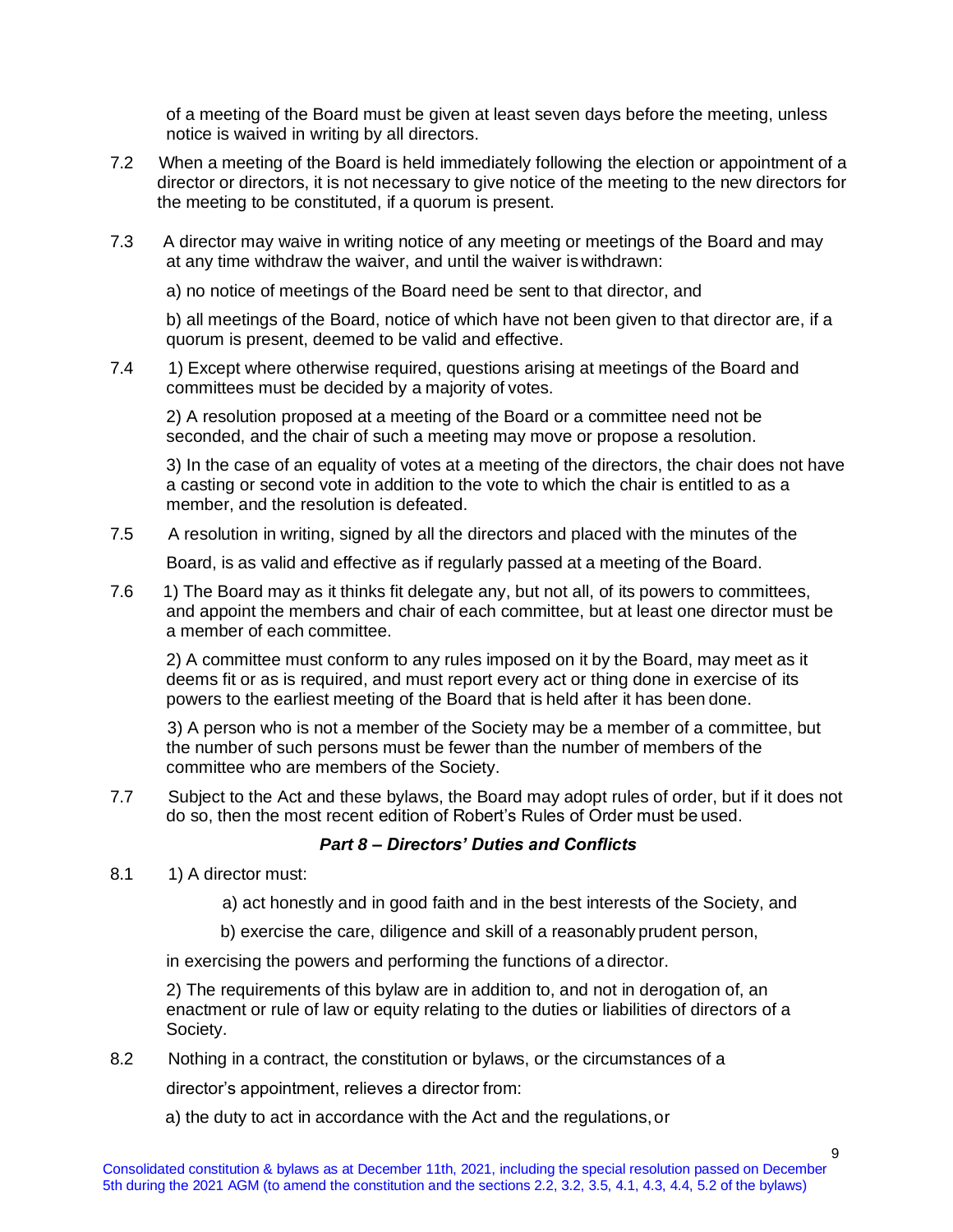b) a liability that by a rule of law would otherwise attach to the director in respect of negligence, default, breach of duty or breach of trust of which the director may be guilty in relation to the Society.

- 8.3 A director who is, directly or indirectly, interested in a proposed contract or transaction with the Society must disclose fully and promptly the nature and extent of the interest to each of the other directors.
- 8.4 1) A director referred to in bylaw 8.3 must account to the Society for profit made as a consequence of the Society entering into or performing the proposed contract or transaction:
	- a) unless:
		- i) the director discloses the interest as required by bylaw 8.3,

ii) after the disclosure the proposed contract or transaction is approved by the directors, and

iii) the director abstains from voting on the approval of the proposed contract or transaction, or

b) unless:

i) the contract or transaction was reasonable and fair to the Society at the time it was entered into, and

ii) after full disclosure of the nature and extent of the interest in the contract or transaction it is approved by special resolution.

2) A director referred to in bylaw 8.3 must not be counted in the quorum at a meeting of the directors at which the proposed contract or transaction is approved.

- 8.5 The fact that a director is, in any way, directly or indirectly, interested in a proposed contract or transaction, or a contract or transaction, with the Society does not make the contract or transaction void, but, if the matters referred to in bylaw 8.4 (1)(a) or b) have not occurred, the court may, on the application of the Society or an interested person, do any of the following:
	- a) prohibit the Society from entering into theproposed contract or transaction,
	- b) set aside the contract or transaction, or
	- c) make any order that it considers appropriate.
- 8.6 1) An employee or contractor of the Society must not become a director for at least two years after ceasing to be an employee or contractor.

2) A director must not become an employee or contractor of the Society for at least two years after ceasing to be a director.

### *Part 9 – Officers*

9.1 1) The Board must at its first meeting following the AGM elect from amongst the directors a President, a Vice-President, a Secretary, and a Treasurer, who are the electedofficers.

2) The Board may at any time dismiss an elected officer and elect another director to take that person's place.

3) If an elected officer ceases to hold office between AGMs, the Board must elect a person from amongst the directors to replace that officer.

4) Subject to the bylaws, the Board must determine the titles, authority and responsibility of the officers.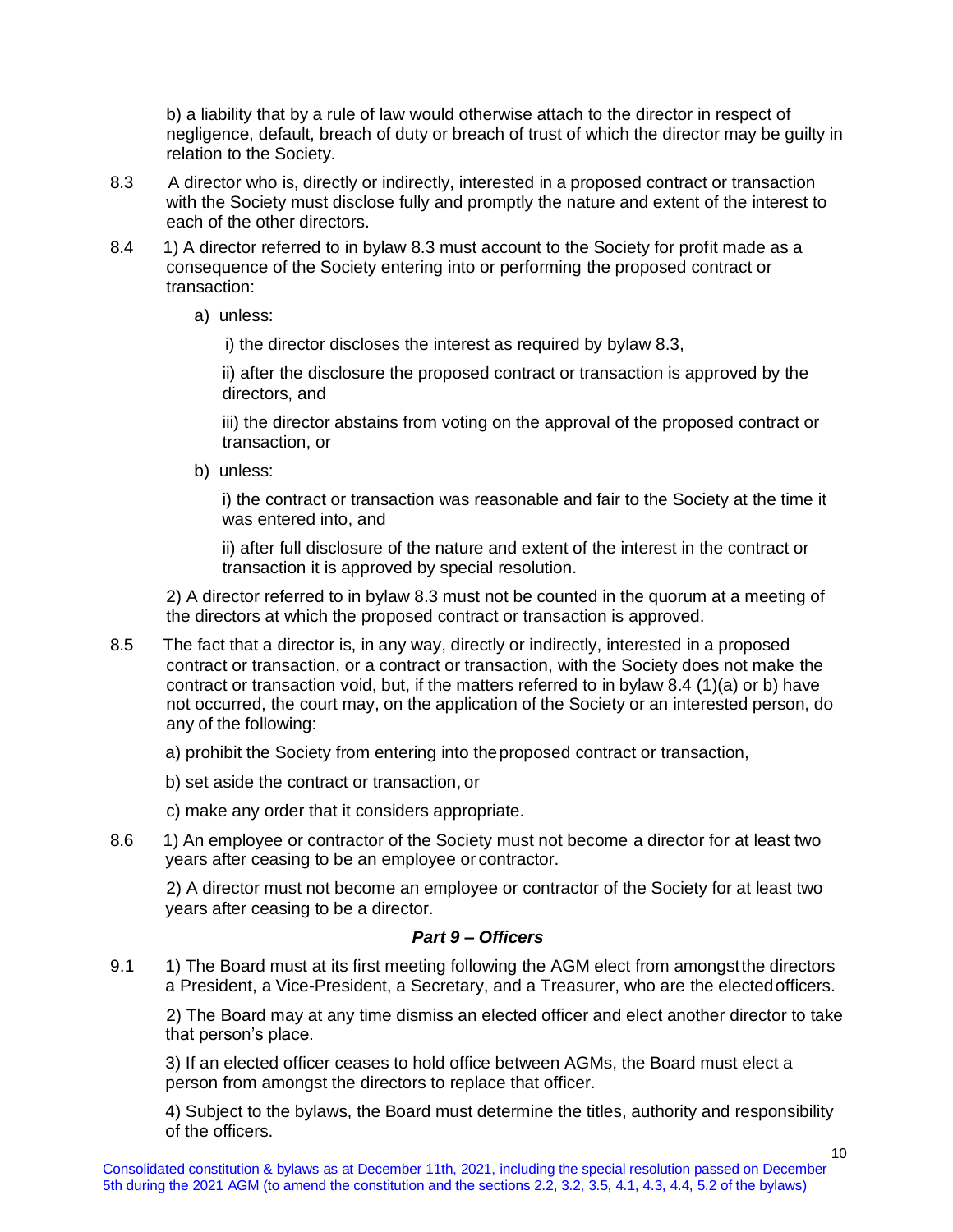5) The Board may appoint an executive director, and determine the remuneration and terms and conditions of employment of that person.

- 6) The executive director:
	- a) may also be titled the chief executive officer or general manager,
	- b) is entitled to notice of, to attend, to speak, but not to vote at meetings of the Board, and
	- c) is an appointed officer.
- 9.2 The President:
	- a) must supervise the other officers in the execution of their duties,
	- b) must chair all meetings of the Board and all general meetings, and
	- c) has the powers and duties generally pertaining to the office of President, subject to any restrictions imposed by the Board.
- 9.3 The Vice-President, in the President's absence, must perform the duties of the President.
- 9.4 The Secretary must:
	- a) issue notices and keep minutes of meetings of the Society and the Board,
	- b) conduct the correspondence of the Society,
	- c) have custody of all records and documents of the Society except those which must be kept by the treasurer,
	- d) have custody of the common seal of the Society, if any, and
	- e) maintain the register of members.
- 9.5 In the absence of the Secretary from a meeting, the Board must appoint another person to act as secretary.
- 9.6 The Treasurer must:

a) keep the financial records, including books of account, necessary to comply with the Act, and

- b) render financial statements to the Board, members, and others when required.
- 9.7 1) The offices of Secretary and Treasurer may be held by one person to be known as the Secretary-Treasurer.

2) The duties of the Secretary and the Treasurer may in part be delegated to an employee or agent.

### *Part 10 – Borrowing and Investment*

- 10.1 1) In order to carry out the purposes of the Society the Board may, on behalf of and in the name of the Society, raise or secure the payment or repayment of money in such manner as it decides and in particular but without limiting the generality of the foregoing, by the issue of debentures.
	- 2) A debenture must not be issued unless it has been approved by a special resolution.
	- 3) The members may by special resolution restrict the borrowing powers of the Board, but a restriction so imposed expires at the next AGM.
- 10.2 The Society must invest its funds only as permitted under the provisions of the Trustee Act respecting the investment of trust property by a trustee.